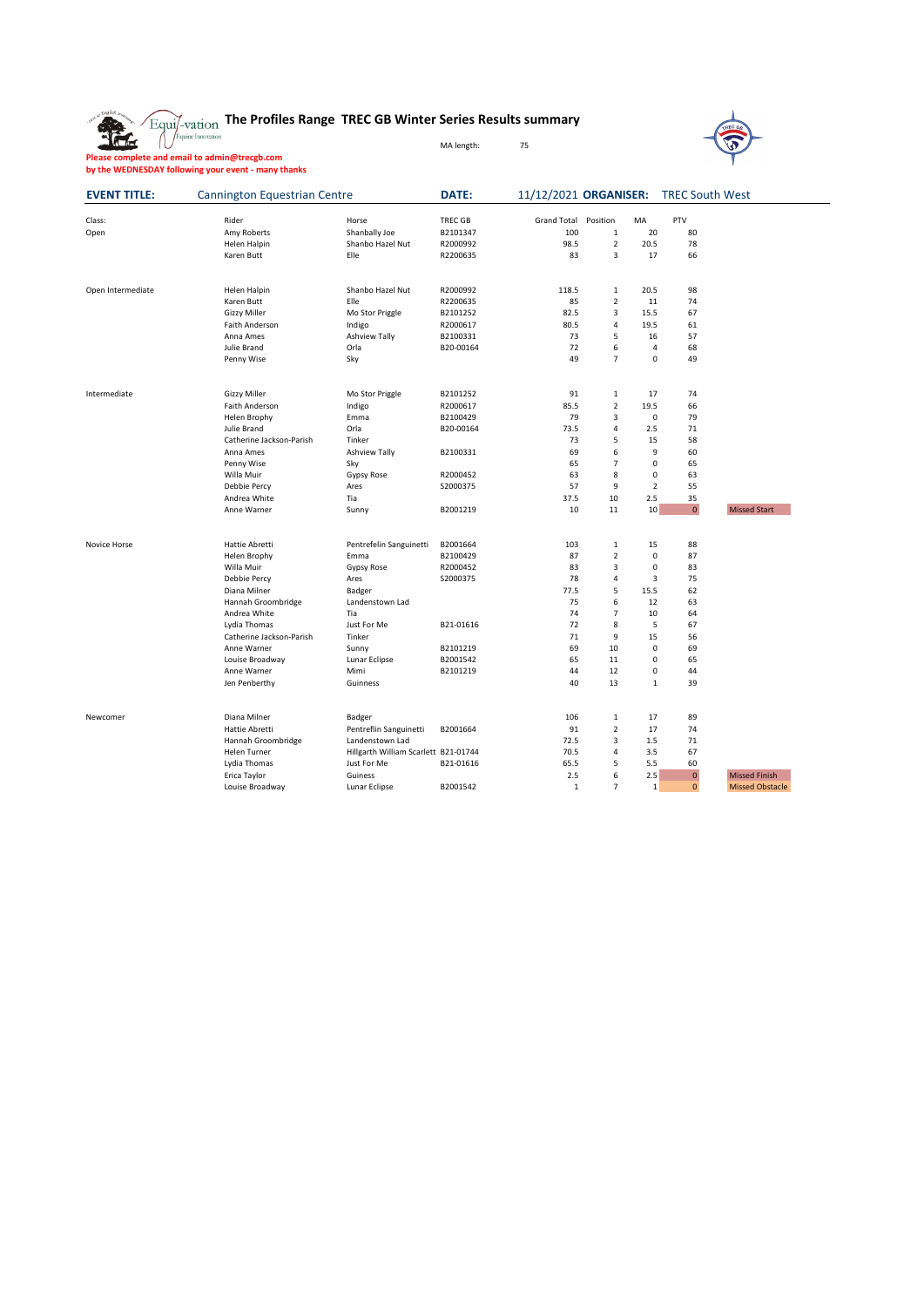

| <b>RIDER</b> | <b>TREC GB NO</b> | Clover<br>HORSE (very important) | Roadworks<br>৾৾৻৻৽৾ |     | Immobility<br>Jump | Rein Back       | Path<br><b>Crossing</b> |           | Corridor<br>Contro | Figure          | Deductions r.<br>S. Bend<br>ັ <sup>ວ</sup> ∕ີ | $\ddot{\circ}$<br>circling | <b>PTV</b><br><b>TOTAL</b> | CANTER | WALF | МA<br><b>TOTAL</b> | <b>GRAND</b><br><b>TOTAL</b> | $\infty$ |
|--------------|-------------------|----------------------------------|---------------------|-----|--------------------|-----------------|-------------------------|-----------|--------------------|-----------------|-----------------------------------------------|----------------------------|----------------------------|--------|------|--------------------|------------------------------|----------|
|              |                   |                                  |                     |     |                    |                 |                         |           |                    |                 |                                               |                            |                            |        |      |                    |                              |          |
| Amy Roberts  | B2101347          | Shanbally Joe                    |                     | 10  |                    |                 |                         |           | 10                 | 10 <sup>1</sup> |                                               |                            | 80                         | ⊥⊐     |      | 20 I               | 100                          |          |
| Helen Halpin | R2000992          | lShanbo Hazel Nut                | 10                  | 10  | 101                | -8              | 10                      | <b>10</b> |                    | 10              |                                               |                            | 78                         | --     | 5.5  | 20.5               | 98.5                         |          |
| Karen Butt   | R2200635          | Elle                             | 0                   | 101 | 0.                 | 10 <sub>1</sub> | 10                      |           | Q.                 | 10              |                                               | 10                         | 66                         |        |      |                    | 83                           |          |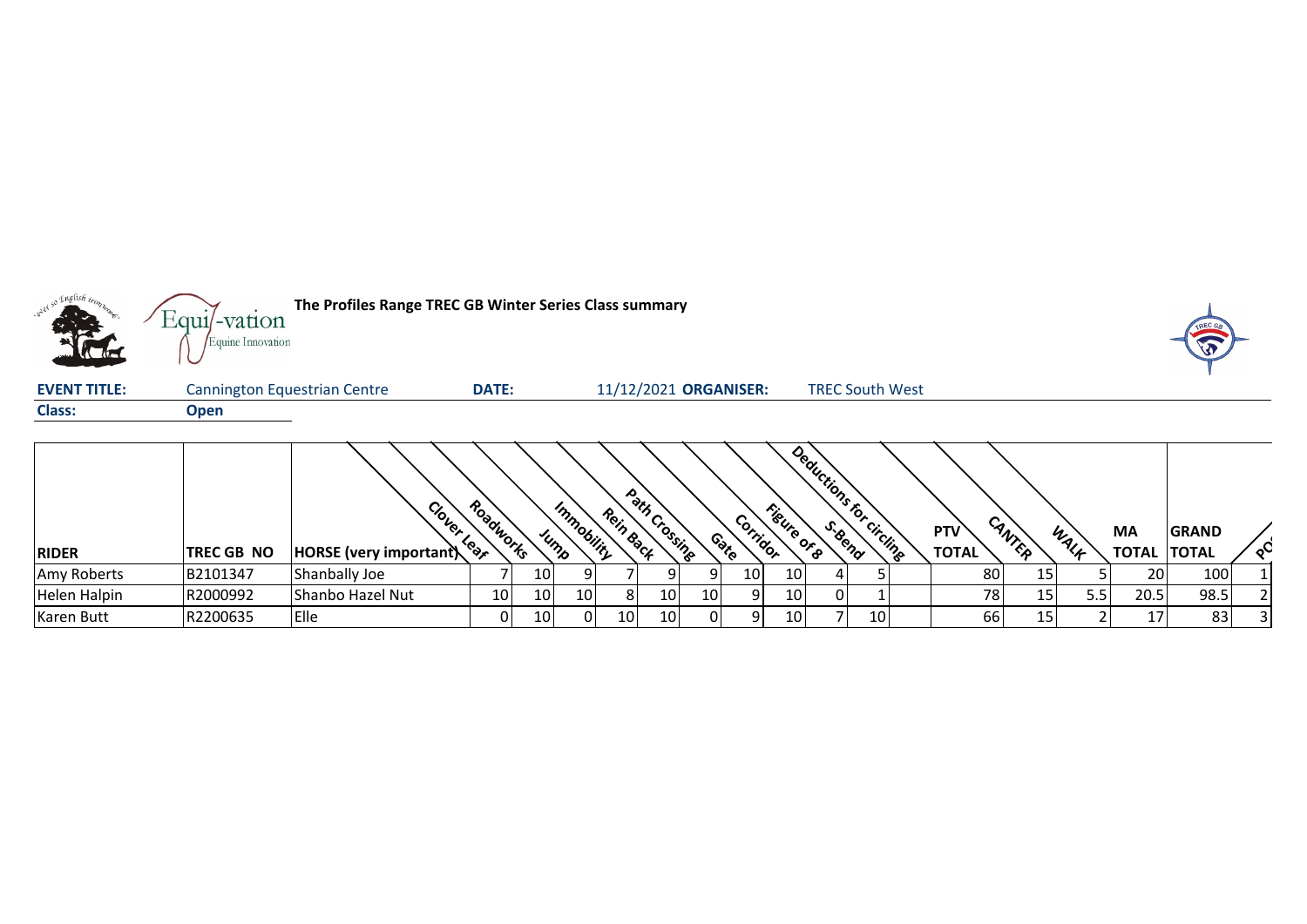| what so English trons | Equi/-vation<br>Equine Innovation | The Profiles Range TREC GB Winter Series Class summary |              |                     |    |                       |           |                       |              |                |                          |                     |        |      |                                 | TREC G       |                |
|-----------------------|-----------------------------------|--------------------------------------------------------|--------------|---------------------|----|-----------------------|-----------|-----------------------|--------------|----------------|--------------------------|---------------------|--------|------|---------------------------------|--------------|----------------|
| <b>EVENT TITLE:</b>   |                                   | <b>Cannington Equestrian Centre</b>                    | <b>DATE:</b> |                     |    |                       |           | 11/12/2021 ORGANISER: |              |                | <b>TREC South West</b>   |                     |        |      |                                 |              |                |
| <b>Class:</b>         | <b>Open Intermediate</b>          |                                                        |              |                     |    |                       |           |                       |              |                |                          |                     |        |      |                                 |              |                |
| <b>RIDER</b>          | <b>TREC GB NO</b>                 | Moint Ore &                                            | Bending      | Road Closed<br>Jump |    | Corridor Ione handeey | Neck Rein | Path Crossing         | Ticket punch |                | Deductions for circlines | PTV<br><b>TOTAL</b> | CANTER | WALK | <b>MA</b><br><b>TOTAL TOTAL</b> | <b>GRAND</b> | $\sqrt{\circ}$ |
| Helen Halpin          | R2000992                          | Shanbo Hazel Nut                                       | 10<br>10     | 10                  | 10 | 9                     | 10        | 10                    | 10           | 10             |                          | 98                  | 15     | 5.5  | 20.5                            | 118.5        |                |
| Karen Butt            | R2200635                          | Elle                                                   | 10           | 0                   | 10 | 10                    | 10        | 10                    | 0            | 10             |                          | 74                  | 11     | 0    | 11                              | 85           |                |
| <b>Gizzy Miller</b>   | B2101252                          | Mo Stor Priggle                                        | 0            | 8                   |    |                       |           | 8 <sup>1</sup>        | 9            | 8 <sup>1</sup> | 6                        | 67                  | 15     | 0.5  | 15.5                            | 82.5         |                |
| <b>Faith Anderson</b> | R2000617                          | Indigo                                                 | 0            | 9                   | 9  | 10                    | 10        | 8 <sup>1</sup>        | 0            |                | 6                        | 61                  | 15     | 4.5  | 19.5                            | 80.5         |                |
| Anna Ames             | B2100331                          | <b>Ashview Tally</b>                                   | 0            | 9 <sub>l</sub>      | 6  | 01                    |           | 8 <sup>1</sup>        | 5            | 10             |                          | 57                  |        | 11   | 16                              | 73           |                |
| Julie Brand           | IB20-00164                        | Orla                                                   | 0            | 9                   | 8  | 9                     |           | 10                    | 0            | 8              | 10                       | 68                  |        | 4    |                                 | 72           | ы              |
| Penny Wise            |                                   | Sky                                                    |              | 0                   | 9  | 8                     |           | 8 <sup>1</sup>        | 0            |                | 6                        | 49                  |        | 0    | 01                              | 49           |                |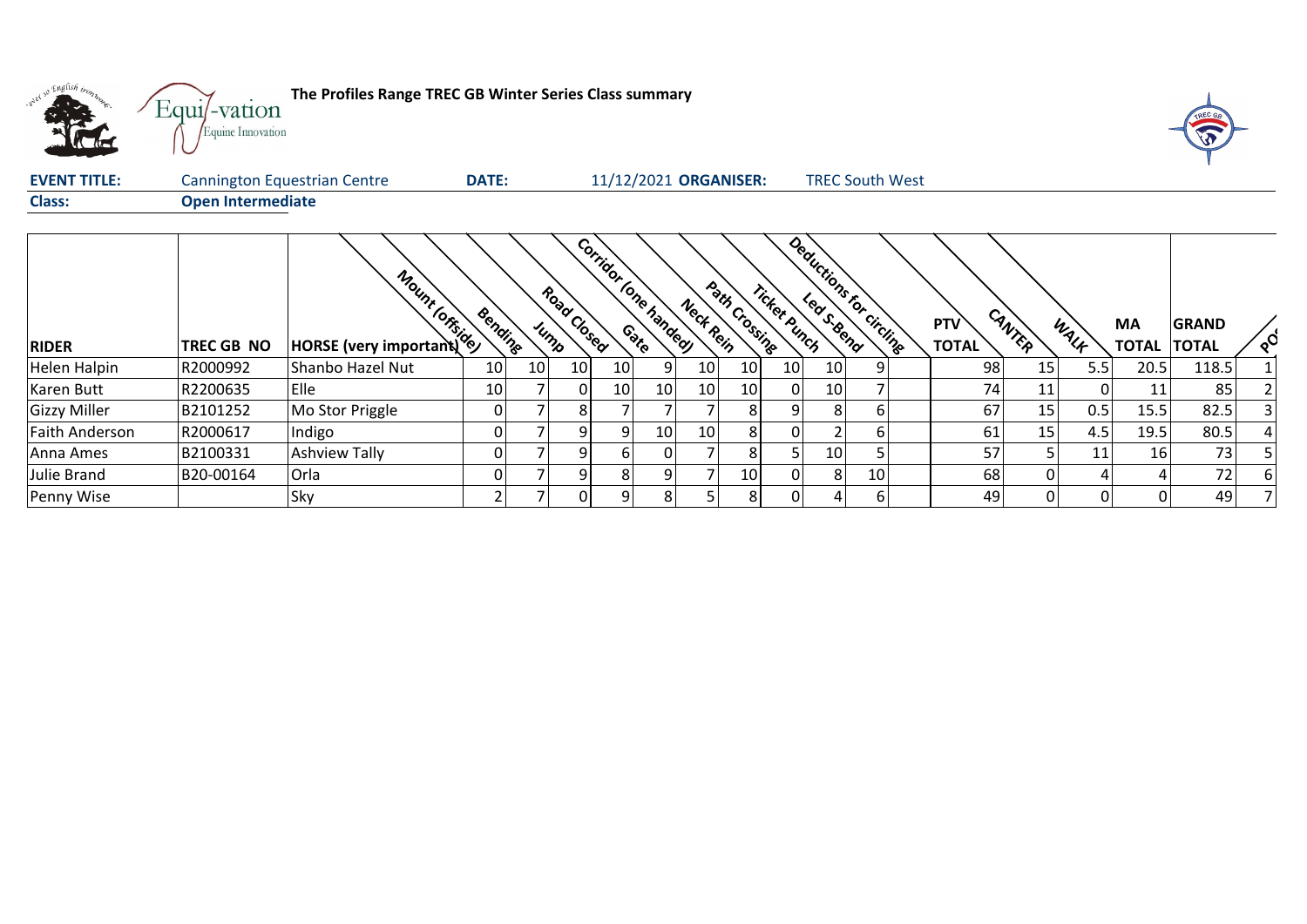

г

## **The Profiles Range TREC GB Winter Series Class summary**



| <b>EVENT TITLE:</b> | Cannington Equestrian Centre | <b>DATE:</b> | 11/12/2021 ORGANISER: | <b>TREC South West</b> |
|---------------------|------------------------------|--------------|-----------------------|------------------------|
| <b>Class:</b>       | <b>Intermediate</b>          |              |                       |                        |
|                     |                              |              |                       |                        |

| <b>RIDER</b>             | TREC GB NO | HORSE (very important) |    | Ditch           | Roadworks<br>Jump |                 | S.Bend<br>Contro | Clover Lear | Road Closed | Bending        |                | Deductions for circling | PTV<br><b>TOTAL</b> | CANTER   | WALK           | <b>MA</b><br><b>TOTAL</b> | <b>GRAND</b><br><b>TOTAL</b> | $Q^{\mathbf{C}}$ |
|--------------------------|------------|------------------------|----|-----------------|-------------------|-----------------|------------------|-------------|-------------|----------------|----------------|-------------------------|---------------------|----------|----------------|---------------------------|------------------------------|------------------|
| <b>Gizzy Miller</b>      | B2101252   | Mo Stor Priggle        | 10 | 10 <sub>1</sub> | 10                | 10 <sub>1</sub> | 81               |             | 10          | 01             |                | 8                       | 74                  | 15       |                | 17 <sub>1</sub>           | 91                           |                  |
| <b>Faith Anderson</b>    | R2000617   | Indigo                 | 10 | 01              |                   | 10 <sup>1</sup> | 81               | 6           |             | 81             |                | 6                       | 66                  | 15       | 4.5            | 19.5                      | 85.5                         |                  |
| <b>Helen Brophy</b>      | B2100429   | Emma                   | 10 | q               | 10 <sub>1</sub>   | 10 <sub>1</sub> | $\Omega$         | 10          | 9           |                | ⇁              |                         | 79                  | 0        | $\overline{0}$ | 0                         | 79                           |                  |
| Julie Brand              | B20-00164  | Orla                   |    |                 |                   | 81              | 81               | 9.          |             | 8 <sup>1</sup> | ┑              | 9                       | 71                  | 0        | 2.5            | 2.5                       | 73.5                         |                  |
| Catherine Jackson-Parish |            | Tinker                 | 10 | 9               |                   | 10 <sup>1</sup> | $\Omega$         | 8           |             | 01             |                |                         | 58                  | 15       | $\overline{0}$ | 15                        | 73                           |                  |
| Anna Ames                | B2100331   | <b>Ashview Tally</b>   | 10 | 10              | 10                | 10 <sup>1</sup> | 01               |             |             | 01             |                |                         | 60                  | $\Omega$ | 9              | 9                         | 69                           |                  |
| Penny Wise               |            | Sky                    |    | 9               | 0                 | 10 <sup>1</sup> | 9 <sub>l</sub>   | 6           |             | $\overline{9}$ |                |                         | 65                  |          | $\overline{0}$ | $\Omega$                  | 65                           |                  |
| Willa Muir               | R2000452   | <b>Gypsy Rose</b>      |    | 10 <sub>1</sub> | $\Omega$          | 10 <sup>1</sup> | $\Omega$         | 10          | 10          | 8 <sup>1</sup> | 7              |                         | 63                  | 0        | 0 <sup>l</sup> | 0                         | 63                           | 8                |
| Debbie Percy             | S2000375   | Ares                   | 10 | ΩI              | n.                | 61              | 10 <sup>1</sup>  | 4           |             | 01             | 4              | 8                       | 55                  |          |                |                           | 57                           |                  |
| Andrea White             |            | Tia                    |    | 01              |                   | 91              | $\Omega$         | 6           | 9           | 01             | ⇁              | 0                       | 35                  | 0        | 2.5            | 2.5                       | 37.5                         | 10               |
| Anne Warner              | B2001219   | Sunny                  | 0  | 01              |                   | $\Omega$        | $\Omega$         | 0           | 0 I         | 0 <sup>l</sup> | $\overline{0}$ | 0                       |                     | 10       | $\overline{0}$ | 10 <sup>1</sup>           | 10 <sup>1</sup>              | 11               |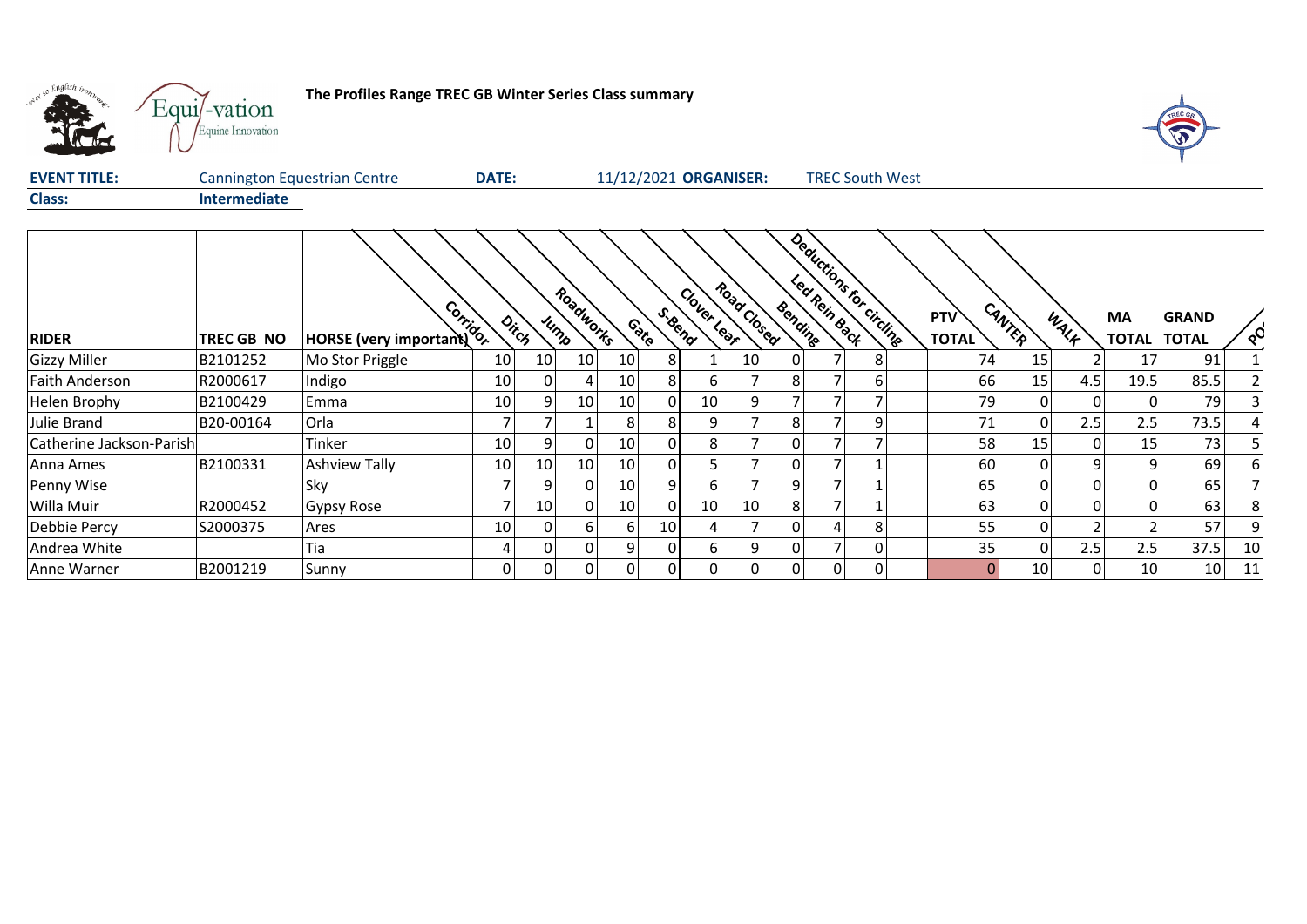

## **The Profiles Range TREC GB Winter Series Class summary**



| <b>EVENT TITLE:</b> | Cannington Equestrian Centre | <b>DATE:</b> | 11/12/2021 ORGANISER: | <b>TREC South West</b> |
|---------------------|------------------------------|--------------|-----------------------|------------------------|
| <b>Class:</b>       | <b>Novice Horse</b>          |              |                       |                        |

|                          |            |                         |                 | Ticket Punch | Bending | Neck Rein       |       |                 | Corrigor | Led Immobility  | Deductions for circling |                 |              | <b>PTV</b>   | CANTER |              | MA           | <b>GRAND</b> |                  |
|--------------------------|------------|-------------------------|-----------------|--------------|---------|-----------------|-------|-----------------|----------|-----------------|-------------------------|-----------------|--------------|--------------|--------|--------------|--------------|--------------|------------------|
| <b>RIDER</b>             | TREC GB NO | HORSE (very important)  | S. Bend         |              |         |                 | Weave | Jump            |          |                 |                         |                 |              | <b>TOTAL</b> |        | WALK         | <b>TOTAL</b> | <b>TOTAL</b> | $Q_{\mathbf{Q}}$ |
| Hattie Abretti           | B2001664   | Pentrefelin Sanguinetti | 9               |              |         | 10 <sup>1</sup> | 8     | 10 <sup>1</sup> |          | 10 <sup>1</sup> | 10                      | 10              |              | 88           | 13     |              | 15           | 103          |                  |
| Helen Brophy             | B2100429   | Emma                    | 6.              | 91           |         | 10              | 81    | 81              | 10       | 10              | 10                      | 10              | $\mathbf{3}$ | 87           |        | $\Omega$     | $\Omega$     | 87           |                  |
| Willa Muir               | R2000452   | Gypsy Rose              | 10 <sup>1</sup> | 10           | 10      |                 |       | 01              | 9        | 10              | 10                      | 10              |              | 83           |        | $\mathbf{0}$ | $\Omega$     | 83           |                  |
| Debbie Percy             | S2000375   | Ares                    | 10              |              |         |                 | 8     | 91              |          | 10              | 9                       | 5               |              | 75           |        |              |              | 78           |                  |
| Diana Milner             |            | Badger                  | 8               |              |         | 10              | 81    | 81              | 10       | 4               | $\Omega$                | 9               |              | 62           | 15     | 0.5          | 15.5         | 77.5         |                  |
| Hannah Groombridge       |            | Landenstown Lad         |                 |              |         |                 | 81    |                 | 8        |                 | ΟI                      | 9               |              | 63           | 10     |              | 12           | 75           |                  |
| Andrea White             |            | Tia                     | 8               |              |         |                 | 8     |                 | 0        | 4               |                         | 10 <sub>1</sub> |              | 64           |        | 10           | 10           | 74           |                  |
| Lydia Thomas             | B21-01616  | Just For Me             | h               | $\Omega$     |         |                 |       |                 |          |                 | 10 <sup>1</sup>         | 10              |              | 67           |        |              |              | 72           |                  |
| Catherine Jackson-Parish |            | Tinker                  |                 |              |         |                 |       |                 |          | 10              | 10                      | 10              |              | 56           | 15     | $\Omega$     | 15           | 71           |                  |
| Anne Warner              | B2101219   | Sunny                   |                 |              |         |                 | ٩I    | $\overline{9}$  |          |                 | 10                      | 9               |              | 69           |        | $\Omega$     | 0            | 69           | 10               |
| Louise Broadway          | B2001542   | Lunar Eclipse           | 8               |              |         |                 |       | 81              | 81       | 0               | 10                      | 10              |              | 65           |        | $\Omega$     | $\Omega$     | 65           | 11               |
| Anne Warner              | B2101219   | Mimi                    |                 |              |         |                 |       |                 | 01       |                 | 0 I                     |                 |              | 44           |        | $\Omega$     | $\Omega$     | 44           | 12               |
| Jen Penberthy            |            | Guinness                | 10 <sub>l</sub> |              |         |                 | 01    |                 | $\Omega$ |                 | $\Omega$                | 9               |              | 39           |        |              |              | 40           | 13               |